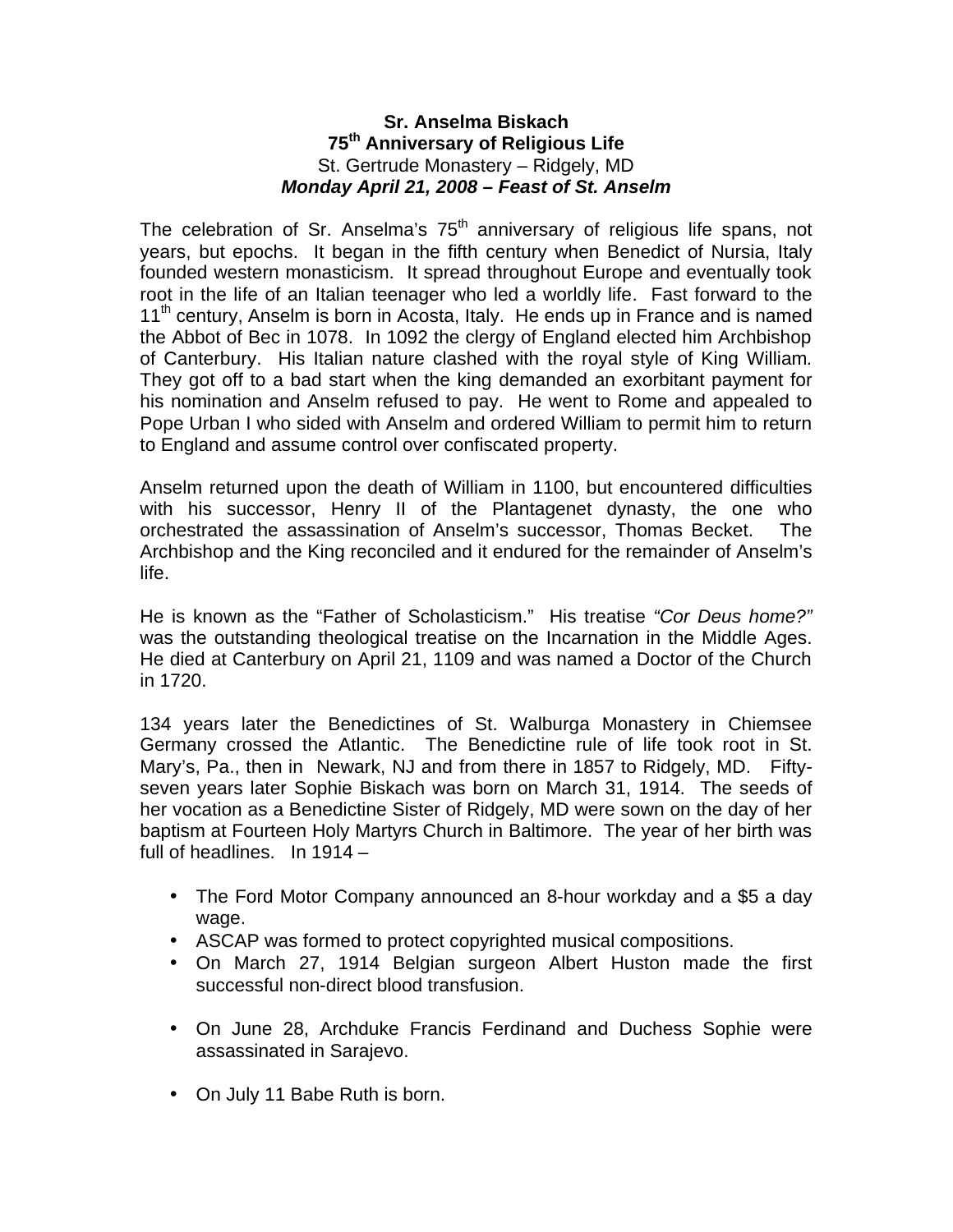- On July 28 World War I break out.
- August 1 Germany declares war on Russia for their military mobilization in support of the Serbs.
- August 15 Panama Canal opens
- September  $3$  Benedict XV succeeds Pope Pius X as the 258<sup>th</sup> Pope.
- September 26 Federal Trade Commission is established.
- October 7 Rose Fitzgerald married Joseph Patrick Kennedy, Sr. in Boston.
- October 13 Boston Braves beat Philadelphia Athletics 3-1 to win World Series.
- December 24 British & German Troops interrupted WWI to celebrate Christmas. It was the first war time Christmas truce.

Some other famous people born in 1914 were:

- 1. Danny Thomas who died in 1991
- 2. Ida Lupino who died in 1995
- 3. William Westmoreland who died in 1996
- 4. Edmund Muskie who died in 1996
- 5. Franklin Delano Roosevelt, Jr. who died in 1998
- 6. Alec Guinness who died in 2000
- 7. Clayton Moore (a.k.a. *The Lone Ranger)* who died in 1999
- 8. Jonas Salk who died in 1995
- 9. Joe DiMaggio who died in 1999
- 10. Bert Parks who died in 1992

Sophie Elizabeth Biskach has outlived 8 Popes (beginning with Pius X), 16 Presidents (beginning with Woodrow Wilson) and 7 bishops of the Diocese of Wilmington (beginning with Thomas Monaghan.) When it was erected as a diocese in 1868, it was 46 years old when she was born. In this  $94<sup>th</sup>$  year of her life the diocese is 140 years old. That means she will be 104 when the diocese celebrates its sesquicentennial in 2018.

Around 1920 the Biskach family relocated to Secretary, MD and became parishioners at Our Lady of Good Counsel Parish. She attended the Hurlock Public School before coming to St. Gertrude Academy. She entered the Priory on July 12, 1923 when Mother Margaret Mary Meyer was Prioress. She made her final vows on August 20, 1936 in the presence of Bishop Fitzmaurice. A Silver Jubilee was celebrated on August 19, 1958 (no doubt without air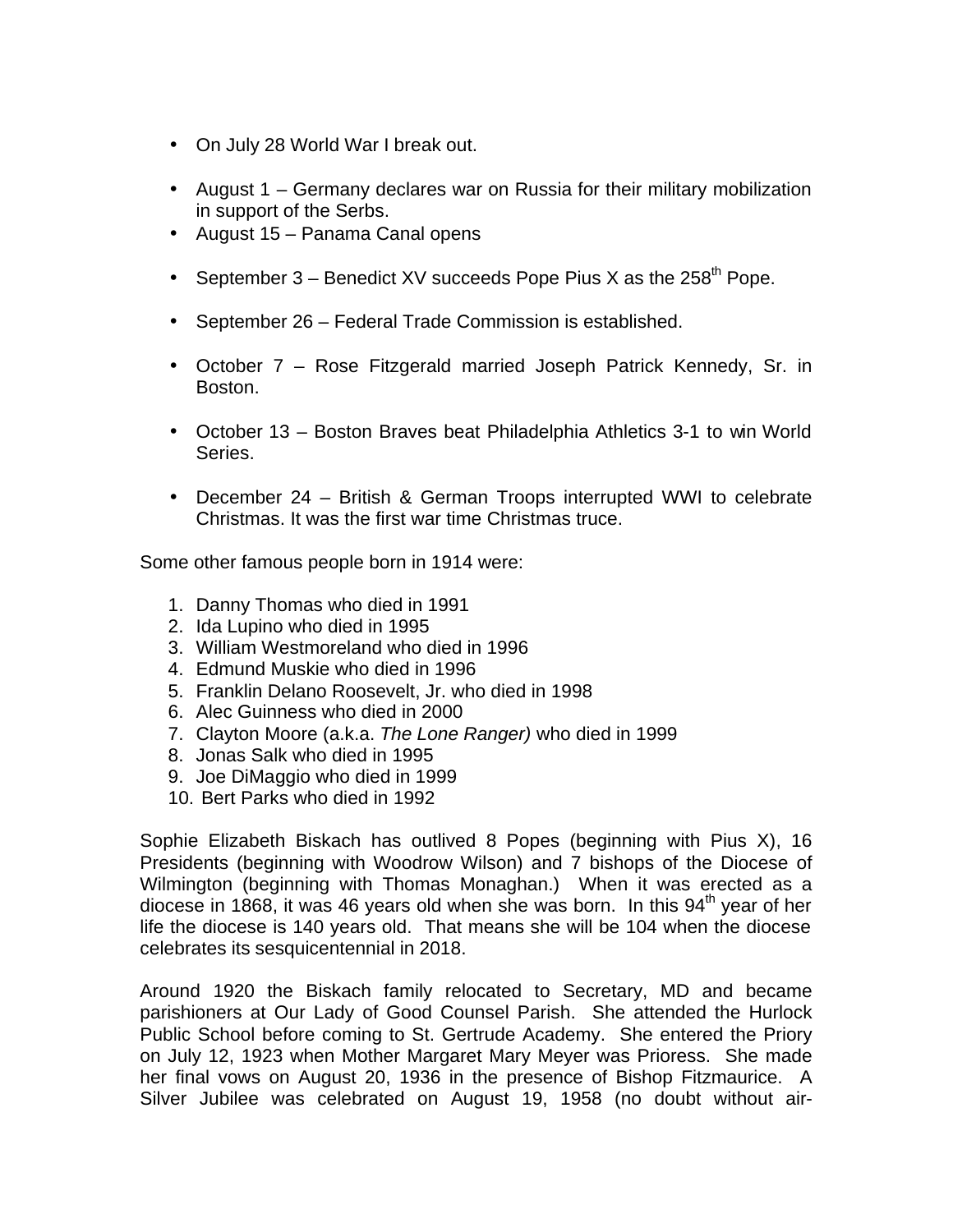conditioning), a golden jubilee on Oct. 22, 1983 (with air-conditioning), a diamond jubilee on Sept. 26, 1993 (diamonds are forever) and a Platinum Jubilee on June 28, 2008 (and that is still top secret).

In her second year as Prioress, 1957, the Benedictine School for Exceptional Children began as a pilot program with about 19 students. It was the dream of the late Sr. Augustine Kern. She won't be around for the  $50<sup>th</sup>$  anniversary next year, but Sr. Anselma plans to be here.

These nuggets from monastic history to personal biography link Sr. Anselma to the consecrated life and to the Diocese of Wilmington. They also link her to the gospel of life just proclaimed for this feast day liturgy.

In a homily on the 5<sup>th</sup> World Day of Consecrated Life in 2001, Pope John Paul II spoke these words: *"If every Christian is a believer who contemplates the face of God in Jesus Christ, those in consecrated life are so in a special way. You must never tire, then, of pausing to meditate on Sacred Scripture and on the holy Gospels in particular, so that the features of the Incarnate Word are impressed upon you."*

These words invite us to meditate on the readings for this feast day liturgy so that the features of the Incarnate Word are impressed upon us.

The words from John's gospel (14:21-26) are part of Jesus' discourse at the last Passover meal, on his departure and return in the Spirit. He speaks about love and obedience as the conditions for a shared life with him and the Father. Judas is mentioned, not as the Iscariot (for he has already left the supper room). This is the son of James identified as Thaddeus in Mark's gospel. He is puzzled by the words of Jesus. The answer that he gives is that the destiny of every Christian is to live in this world while waiting for the Parousia. The Paraclete is mentioned as a distinct person in the godhead. As Jesus was sent in the name of the Father to do his works, so the Spirit will complete the revelation of Christ by enlightening the Church concerning the true and full meaning of what Jesus had done and said.

The reading from Acts (14:5-18) is St. Luke's account of how the evangelization of the town of Iconium ended with a persecution of Paul and Barnabas. This drove the Word to the Lycaonian cities of Lystra and Derbe. Lystra was a Roman colony and Derbe was incorporated into the Roman Province under the rule of Claudius. Because of a miracle they perform Paul and Barnabas are identified as spokesmen for the Greek gods. Their refusal of any divine honor spurs Paul to protest in a speech that condemns idolatry. His invitation for them to turn toward the *living God* is Paul's way of distinguishing Yahweh from false gods. He exhorts them to notice the rains from heaven and gladness for their hearts as ways in which the living God has not been hidden from them.